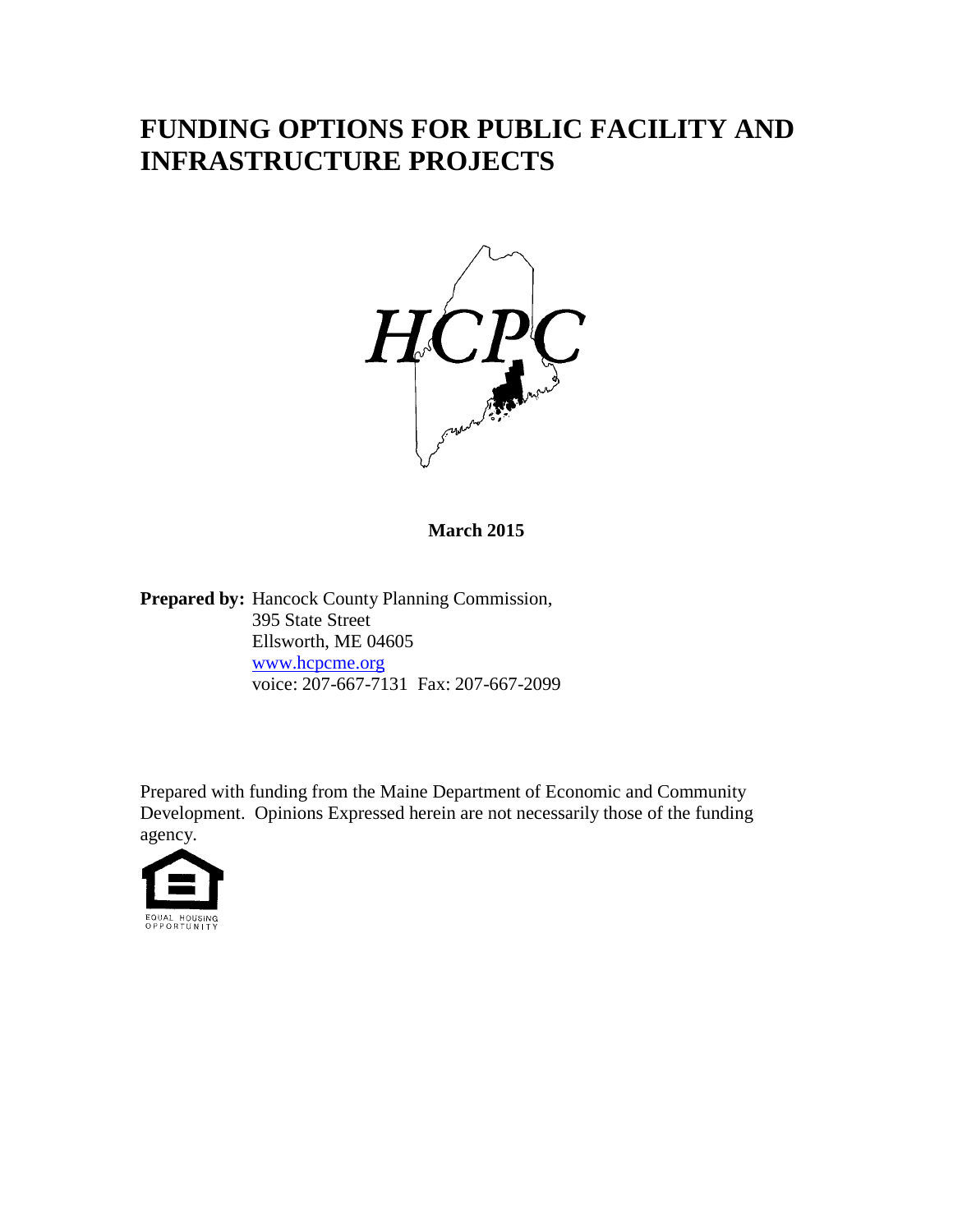## **MATCHING AND/OR ALTERNATIVE SOURCES OF FUNDING FOR POTENTIAL CDBG PROJECTS**

### **March 2015**

### **Introduction**

Towns frequently contact the Hancock County Planning Commission regarding funding for Community Development Block Grant projects that either require matching sources of funds or are not eligible for funding. This document presents some alternative funding sources. It is by no means inclusive and is subject to change. Feel free to contact Tom Martin at the HCPC (207-667-7131) or [tmartin@hcpcme.org](mailto:tmartin@hcpcme.org) if you have any questions or if you need help finding other funding sources.

# **I. MAINE MUNICIPAL BOND BANK**

**Web site:** <http://www.mainebondbank.com/Index.aspx>

**Telephone:** 1-800-821-1113

**Postal Address:** 127 Community Drive, PO Box 2268, Augusta, ME 04338

#### **Agency Overview**

The Maine Municipal Bond Bank provides Maine's cities, towns, school systems, water and sewer districts, and other governmental entities access to low cost capital funds through the sale of its tax-exempt bonds. Established as an independent agency, the Bond Bank is administered by a board of commissioners appointed by the Governor. The Bond Bank works closely with its municipal clientele to provide unique, cost effective, and competitive financing programs.

#### **Agency Programs**

#### **1. GENERAL BOND FUND RESOLUTION PROGRAM**

For municipalities, schools districts, water districts, sewer districts and other local governments requesting loan financing through the General Resolution program. Under this tax-exempt bond financing program, the proposed debt will be paid from a General Resolution pledge of the municipality or municipalities. For details, see: <http://www.mainebondbank.com/GBR.aspx>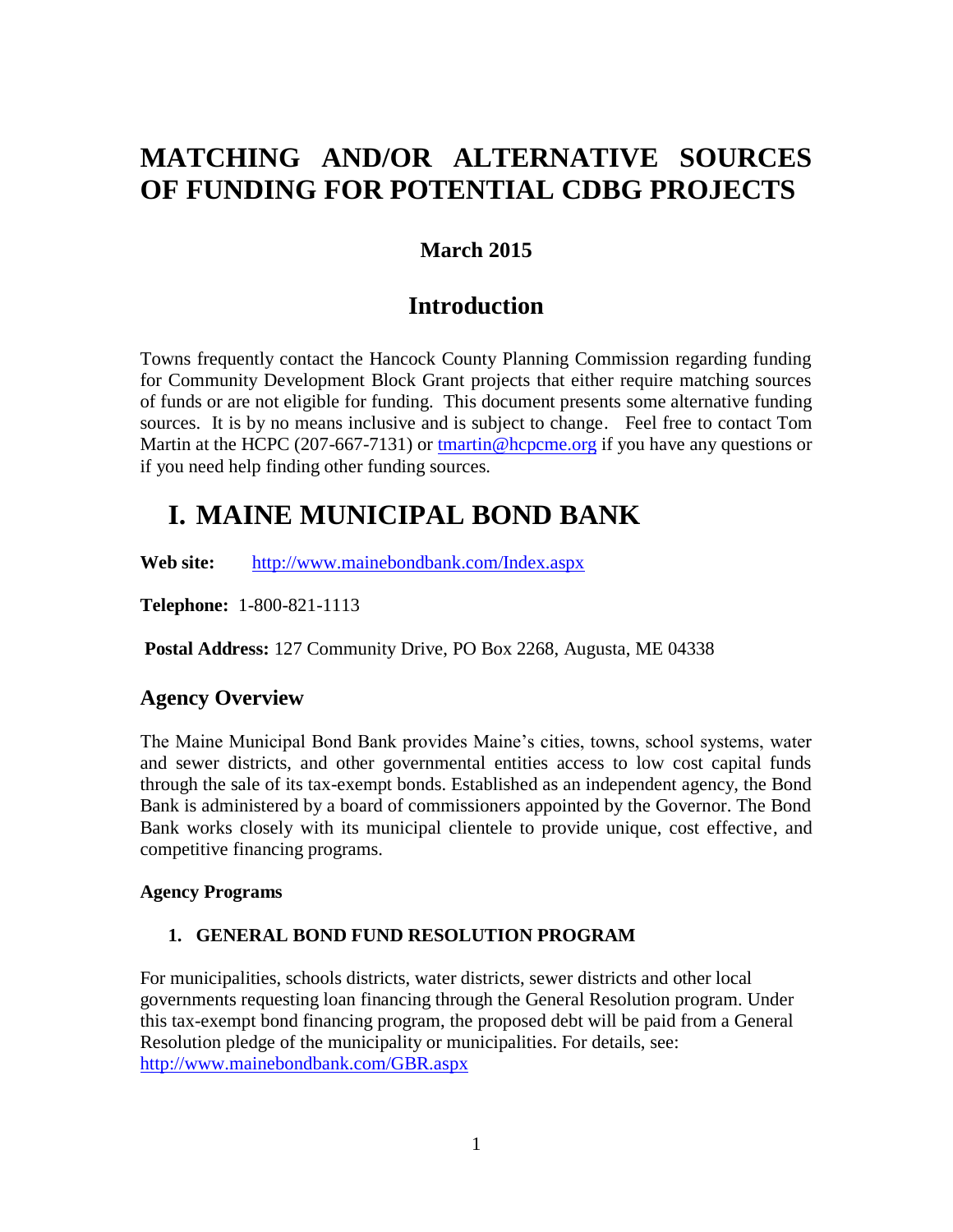#### **2. CLEAN WATER SRF PROGRAM**

The Maine Municipal Bond Bank serves as financial manager of the Clean Water State Revolving Loan Fund in cooperation with the Maine Department of Environmental Protection. Examples of eligible projects include, but are not limited to, wastewater treatment facilities, infiltration and inflow correction, interceptors, pumping stations, force mains, and abatement of combined sewer overflows. Certain sewer extensions and areas of failing septic systems also qualify. For more information see: <http://www.mainebondbank.com/CWSRF.aspx>

#### **3. DRINKING WATER SRF PROGRAM**

Created by the Safe Drinking Water Act of 1996, the Maine Municipal Bond Bank serves as the financial manager of the Drinking Water State Revolving Loan Fund. The Maine Department of Health and Human Services serves as the project manager. Examples of eligible projects include, but are not limited, to treatment facilities, aging infrastructure, and main replacement. For more information, see: <http://www.mainebondbank.com/DWSRF.aspx>

#### **4. SCHOOL REVOLVING RENOVATION PROGRAM**

Created by the Legislature in 1998, the Maine Municipal Bond Bank serves as financial manager of the School Renovation Revolving Loan Fund in cooperation with the Maine Department of Education. It provides interest free loans and partial loan forgiveness to eligible school systems for health, safety, and compliance projects, as well as other Maine Department of Education-approved projects. For more information, see: [www.mainebondbank.com/SRRF.aspx](http://www.mainebondbank.com/SRRF.aspx)

#### **5. LEASE PURCHASE PROGRAM**

Lease Option Financing is a cost-effective and tax-exempt alternative for financing capital equipment and technology purchases. Securing a capital lease through the Maine Municipal Bond Bank can save thousands of dollars in interest costs over the life of the lease while preserving available cash. For more information: <http://www.mainebondbank.com/LP.aspx>

#### **6. GARVEE BOND PROGRAM**

Working in cooperation with the Maine Department of Transportation (MaineDOT), the Bank issues revenue bonds where the principal and interest of which is repaid with revenues paid to the state by the Federal Highway Administration. Bond proceeds from the sale of GARVEE bonds are used at the direction of MaineDOT to pay for eligible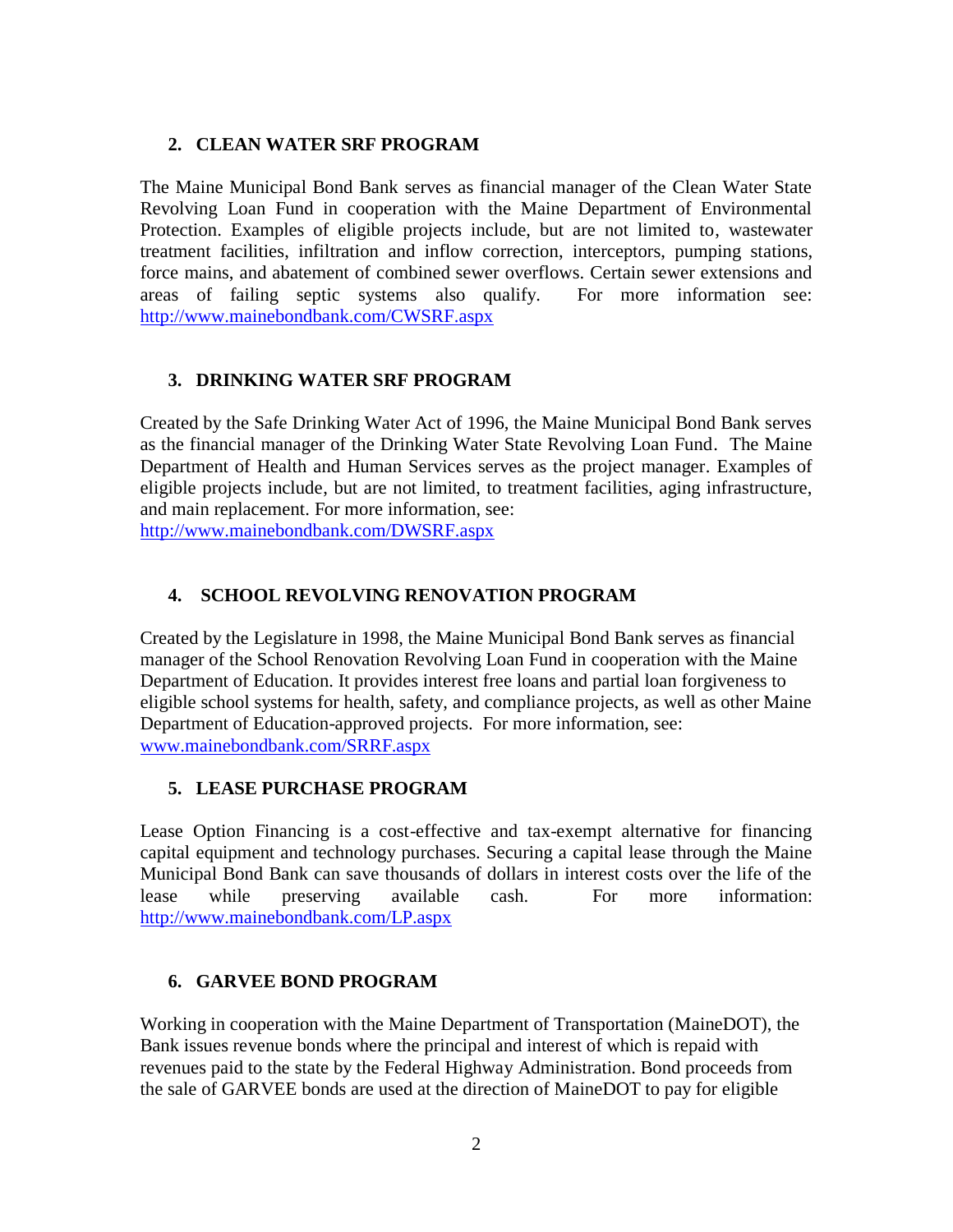projects around the state. For more information, see: <http://www.mainebondbank.com/Investors.aspx>

#### **7. TRANSCAP BOND PROGRAM**

Working in cooperation with MaineDOT, the Bank issues revenue bonds where the principal and interest of which is repaid with state revenues dedicated to the program in state statute. Bond proceeds from TransCap bonds are used at the direction of MaineDOT to fund eligible projects around the state. For more information, see: <http://www.mainebondbank.com/Investors.aspx>

## **II. USDA RURAL DEVELOPMENT**

**Web site:** <http://www.rd.usda.gov/me>

**Mail address:** 967 Illinois Avenue, Suite 4, Bangor, ME 04402-0405.

**Telephone:** (207) 990-9160.

#### **Agency Overview:**

Rural Development is a division of the United States Department of Agriculture. It provides programs in housing, community facilities, and business assistance. The agency's goal is to work with other federal, state, and local groups to enhance the quality of life in rural Maine. It provides financing for many different programs that benefit the citizens of rural Maine. The water and sewer loan and grant programs have financed improvements in numerous communities servicing thousands of households and providing them with safe drinking water and modern sewage disposal systems. Hundreds of families have become homeowners, most for the first time. Businesses have received financing that allowed them to expand, creating and saving rural employment opportunities. Fire, rescue, and medical services, as well as daycare centers and nursing homes, have benefited from USDA Rural Development programs.

#### **Agency Programs**

USDA offers the following public facility and infrastructure programs:

#### **1. Community Facilities Direct Loan & Grant Programs**

This program provides affordable funding to develop essential community facilities in rural areas. An essential community facility is defined as a facility that provides an essential service the orderly development of the community in a primarily rural area, and does not include private, commercial or business undertakings. For more